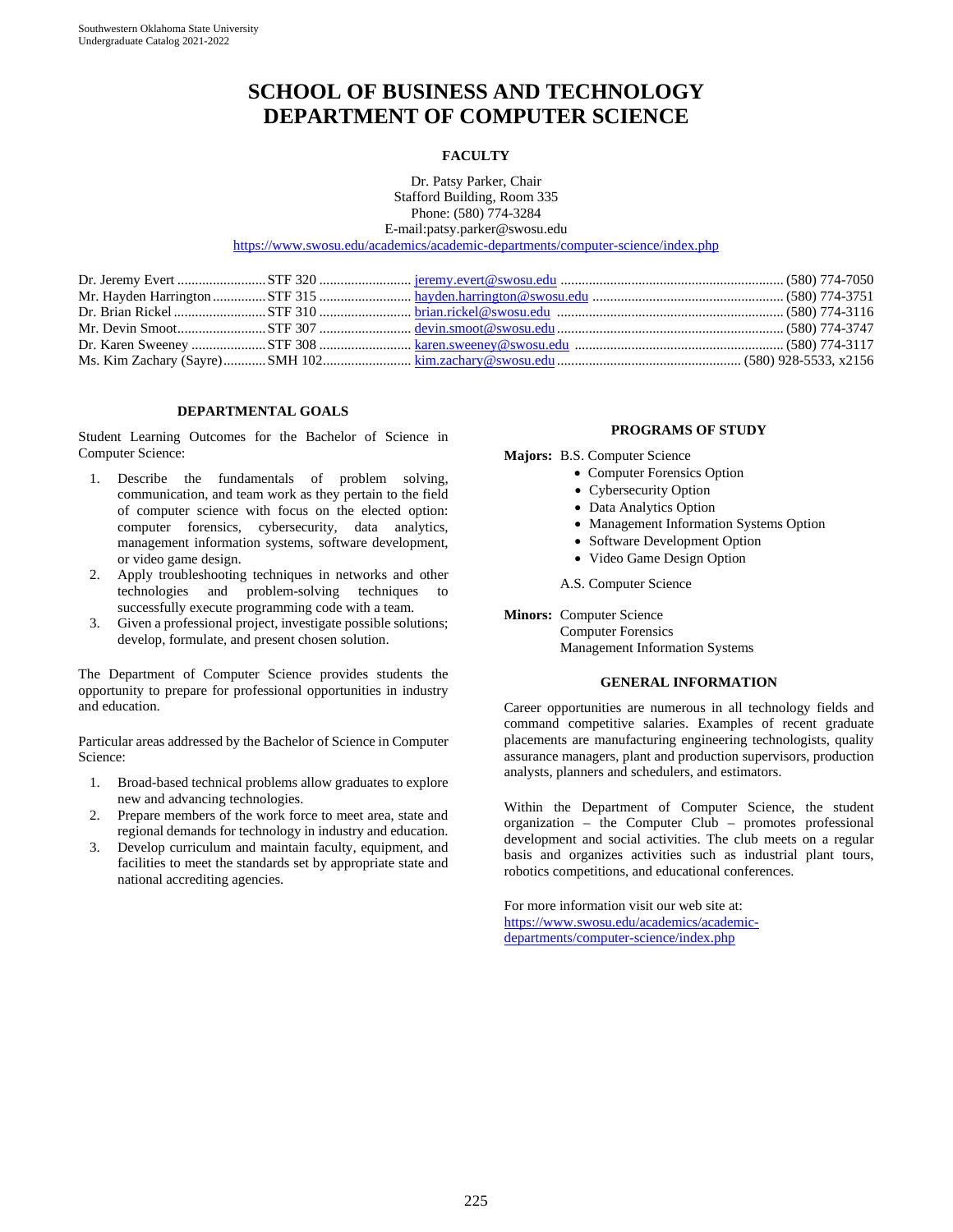# **BACHELOR OF SCIENCE COMPUTER SCIENCE (COMSC.BS)**

**GENERAL EDUCATION (Min. 40 hours) Bolded courses are required.** *Italicized courses are recommended.* **Communication.......................................................................................... 9 ENGL 1113 English Composition I ENGL 1213 English Composition II COMM 1313 Introduction to Public Speaking** OR Technical Presentations (if permitted by degree *program)* **Quantitative Reasoning ........................................................................... 3**  *Select one course.* MATH 1143 Mathematical Concepts<br>MATH 1153 Mathematical Applicatio MATH 1153 Mathematical Applications<br>MATH 1193 Elementary Statistics MATH 1193 Elementary Statistics<br>MATH 1313 Functions and Modeli MATH 1313 Functions and Modeling<br>MATH 1513 College Algebra **MATH 1513 College Algebra** or a higher numbered math course **U. S. History ................................................................................................. 3**  *Select one course.* HIST 1043 U.S. History to 1877<br>HIST 1053 U.S. History since 18 1053 U.S. History since 1877 **American Government............................................................................. 3 POLSC 1103 American Government & Politics Science...................................................................................................... 7-8**  *Select one course from Life Science and one course from Physical Science. One Science course must be a lab science.* **Life Science........................................................................ 3-4**  BIOL 1004 Biological Concepts w/Lab<br>BIOL 1013 Current Issues in Biology BIOL 1013 Current Issues in Biology<br>BIOL 1054 Principles of Biology I w/ Principles of Biology I w/Lab **Physical Science............................................................... 3-4**  ASTRO 1904 Astronomy CHEM 1004 General Chemistry w/Lab<br>GEOL 1934 Physical Geology w/Lab GEOL 1934 Physical Geology w/Lab<br>PHY 1044 Basic Physics I w/Lab PHY 1044 Basic Physics I w/Lab<br>PHY 1063 General Physics (or a h General Physics (or a higher numbered chemistry or physics course) SCI 1501 Concepts of Physical Science Lab<br>SCI 1513 Conc of Phy Science (can be taken v 1513 Conc of Phy Science (can be taken w/wo lab) **Humanities and Social Science ............................................................12** *Select one course from the first two sub-categories.* **The two bolded courses in the last sub-category are required. Humanities ........................................................................ 3**  GEOG 1103 World Cultural Geography<br>HIST 1033 World History HIST 1033 World History<br>HUM 1103 Introduction to 1103 Introduction to Humanities **Fine Arts ............................................................................. 3**  ART 1223 Art Survey<br>COMM 1263 Introduction to COMM 1263 Introduction to Theatre<br>LIT 2333 Introduction to Film LIT 2333 Introduction to Film<br>LIT 2413 Introduction to Liter LIT 2413 Introduction to Literature<br>MUSIC 1013 Introduction to Music I MUSIC 1013 Introduction to Music I<br>MUSIC 1103 Music and Culture (Mus MUSIC 1103 Music and Culture (Music majors only)<br>MUSIC 1123 History of Rock-n-Roll MUSIC 1123 History of Rock-n-Roll<br>PHILO 1453 Introduction to Philoso 1453 Introduction to Philosophy **Social and Human Sciences ........................................... 6**  ASL 2163 American Sign Language I **ECONO 2263 Intro to Macroeconomics**  ECONO 2363 Intro to Microeconomics<br>ENTRP 1123 Intro to Business ENTRP 1123 Intro to Business<br>FINAN 2113 Personal Financia FINAN 2113 Personal Financial Planning<br>ITAL 1004 Elementary Italian I ITAL 1004 Elementary Italian I<br>KINES 1133 Wellness Conc & Exe KINES 1133 Wellness Conc & Exercise Applications<br>LATIN 1054 Elementary Latin I (or higher number) LATIN 1054 Elementary Latin I (or higher number)<br>PSYCH 1003 General Psychology **PSYCH 1003 General Psychology**  SOCIO 1003 Introduction to Sociology<br>SPAN 1054 Elementary Spanish I (or) SPAN 1054 Elementary Spanish I (or higher number)<br>TECH 1223 Technology and Society 1223 Technology and Society **Computer Proficiency............................................................................... 3 COMSC 1023 Computers and Info Access**

#### **COMPUTER SCIENCE MAJOR**

| COMSC                                            | 1033         | Computer Science I                                                                                   |
|--------------------------------------------------|--------------|------------------------------------------------------------------------------------------------------|
| COMSC                                            | 1053         | Computer Science II                                                                                  |
| COMSC                                            | 1103         | Intro to Information Security & Ethics                                                               |
| COMSC                                            | 2043         | Discrete Structures                                                                                  |
| COMSC                                            | 3053         | <b>Operating Systems</b>                                                                             |
| COMSC                                            | 3153         | Data Communications & Networks                                                                       |
| COMSC                                            | 4173         | <b>Mobile Applications</b>                                                                           |
| COMSC                                            | 4513         | <b>Business Intelligence</b>                                                                         |
| COMSC                                            | 4953         | CS/IS Capstone I                                                                                     |
| ENTRP<br><b>TECH</b>                             | 3113         | Intro to MIS                                                                                         |
|                                                  | 3143         | <b>Technical Presentations</b>                                                                       |
|                                                  |              |                                                                                                      |
|                                                  |              | 1000/2000 Level Computer Science Electives (0-3)<br>3000/4000 Level Computer Science Electives (6-9) |
|                                                  |              |                                                                                                      |
|                                                  |              |                                                                                                      |
|                                                  |              |                                                                                                      |
|                                                  |              |                                                                                                      |
| COMSC                                            | 2603         | Network Security                                                                                     |
| COMSC                                            | 3253         | <b>Introduction to Computer Forensics</b>                                                            |
| COMSC                                            |              |                                                                                                      |
| COMSC                                            |              | 3403 Database Systems<br>3603 Hardware/Software Concepts                                             |
| COMSC                                            | 3853         | <b>Computer Forensics Analysis</b>                                                                   |
| CRMJS                                            | 1113         | Intro to Criminal Justice                                                                            |
|                                                  |              |                                                                                                      |
| CRMJS                                            | 3163         | Sociology Deviant & Criminal Behavior                                                                |
| <b>PSYCH</b>                                     | 3323         | Abnormal Psychology                                                                                  |
| <b>PSYCH</b>                                     | 3363         | Psychology of Personality                                                                            |
|                                                  |              |                                                                                                      |
|                                                  |              |                                                                                                      |
| COMSC                                            | 2603         | Network Security                                                                                     |
| COMSC                                            | 3403         | Database Systems                                                                                     |
| COMSC                                            | 3413         | Introduction to Cybersecurity                                                                        |
| COMSC                                            | 3613         | Cybersecurity Ethics & Law                                                                           |
| COMSC                                            | 4143         | Server Management                                                                                    |
| CRMJS                                            | 1113         | Intro to Criminal Justice                                                                            |
|                                                  |              |                                                                                                      |
| CRMJS                                            | 3163         | Sociology Deviant & Criminal Behavior                                                                |
| PSYCH                                            | 3323         | Abnormal Psychology                                                                                  |
| <b>PSYCH</b>                                     | 3363         | Psychology of Personality                                                                            |
|                                                  |              |                                                                                                      |
|                                                  |              |                                                                                                      |
| COMSC                                            | 2413         | Data Structures                                                                                      |
| COMSC                                            | 3013         | Computer Architecture                                                                                |
| COMSC                                            | 3133         | Software Engineering                                                                                 |
| COMSC                                            | 3913         | Web Development                                                                                      |
| COMSC                                            | 4133         | Design & Analysis of Computer Algorithms                                                             |
| ECONO                                            | 2463         | <b>Business Statistics</b>                                                                           |
|                                                  |              |                                                                                                      |
| <b>ENTRP</b>                                     | 3823         | Quantitative Methods in Business                                                                     |
| MNGMT                                            | 3233         | Management                                                                                           |
| MNGMT<br>MRKTG                                   | 4133         | <b>Production Operations Management</b><br>Principles of Marketing                                   |
| MRKTG                                            | 3143<br>4243 | Marketing Research                                                                                   |
|                                                  |              |                                                                                                      |
| Management Information Systems Option (MNINS) 21 |              |                                                                                                      |
|                                                  |              |                                                                                                      |
| COMSC                                            | 2603         | Network Security                                                                                     |
| COMSC                                            | 3403         | Database Systems                                                                                     |
| COMSC                                            | 3913         | Web Development                                                                                      |
| COMSC                                            | 4043         | <b>Geographical Information Systems</b>                                                              |
| COMSC                                            | 4143         | Server Management                                                                                    |
| ECONO                                            | 2463         | <b>Business Statistics</b>                                                                           |
| ENTRP                                            | 3823         | Quantitative Methods in Business                                                                     |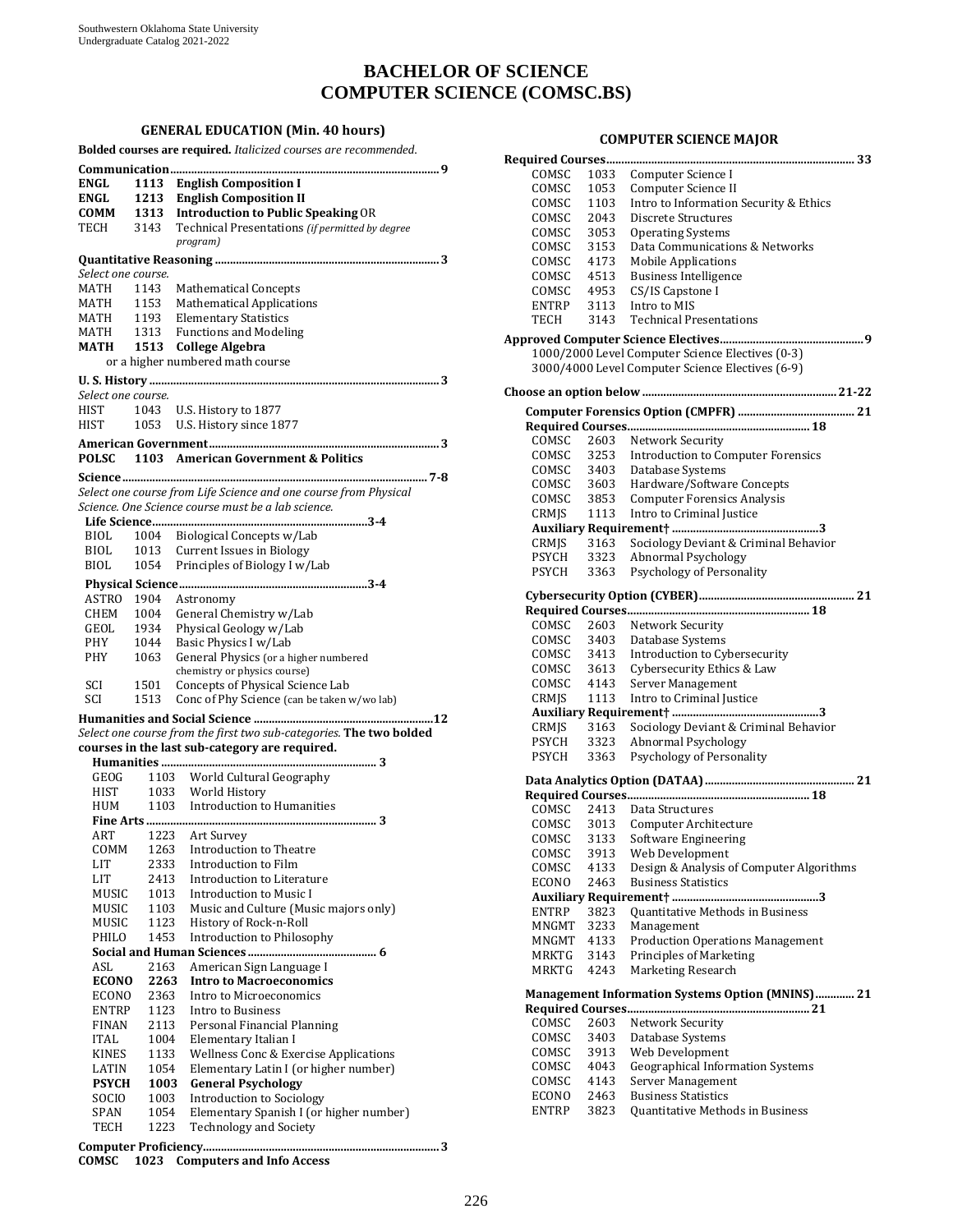| Software Development Option (SOFTD) 21-22             |                      |                                                                                                                   |  |
|-------------------------------------------------------|----------------------|-------------------------------------------------------------------------------------------------------------------|--|
|                                                       |                      |                                                                                                                   |  |
| <b>COMSC</b>                                          | 2413                 | Data Structures                                                                                                   |  |
| COMSC                                                 |                      | 3013 Computer Architecture                                                                                        |  |
|                                                       |                      | COMSC 3133 Software Engineering                                                                                   |  |
|                                                       |                      | COMSC 3603 Hardware/Software Concepts                                                                             |  |
| COMSC                                                 | 4133                 | Design & Analysis of Computer Algorithms                                                                          |  |
|                                                       |                      |                                                                                                                   |  |
| MATH                                                  | 1834                 | Calculus I                                                                                                        |  |
|                                                       |                      | <b>OR MATH 2823 Applied Calculus</b>                                                                              |  |
| <b>ECONO</b>                                          | 2463                 | <b>Business Statistics</b>                                                                                        |  |
|                                                       |                      |                                                                                                                   |  |
|                                                       |                      |                                                                                                                   |  |
| COMSC                                                 | 2463                 | Programming in C# with Unity                                                                                      |  |
|                                                       | COMSC 2473           | Programming in C++                                                                                                |  |
|                                                       | COMSC 3123           | <b>Introduction to eSports Management</b>                                                                         |  |
|                                                       | COMSC 3133           | Software Engineering                                                                                              |  |
|                                                       | ENGL 4653            | Writing for Multimedia                                                                                            |  |
|                                                       | ENTRP 4123           | Professional Development                                                                                          |  |
|                                                       | MRKTG 3143           | <b>Principles of Marketing</b>                                                                                    |  |
|                                                       | prior to enrollment. | † Auxiliary Requirements may have prerequisite course<br>requirements. Please check the SWOSU Course Descriptions |  |
|                                                       |                      |                                                                                                                   |  |
|                                                       |                      |                                                                                                                   |  |
|                                                       |                      | <b>REGULATIONS PERTAINING TO GRADUATION</b>                                                                       |  |
|                                                       |                      |                                                                                                                   |  |
| Minimum credit hours in the liberal arts & sciences55 |                      |                                                                                                                   |  |
| Minimum credit hours in upper-division                |                      |                                                                                                                   |  |
|                                                       |                      |                                                                                                                   |  |
|                                                       |                      | Minimum credit hours (3000/4000 courses)                                                                          |  |
|                                                       |                      | in major completed at CWOCH<br>12                                                                                 |  |

| Minimum credit hours at SWOSU (15 of the last 30)  30 |  |
|-------------------------------------------------------|--|
|                                                       |  |
|                                                       |  |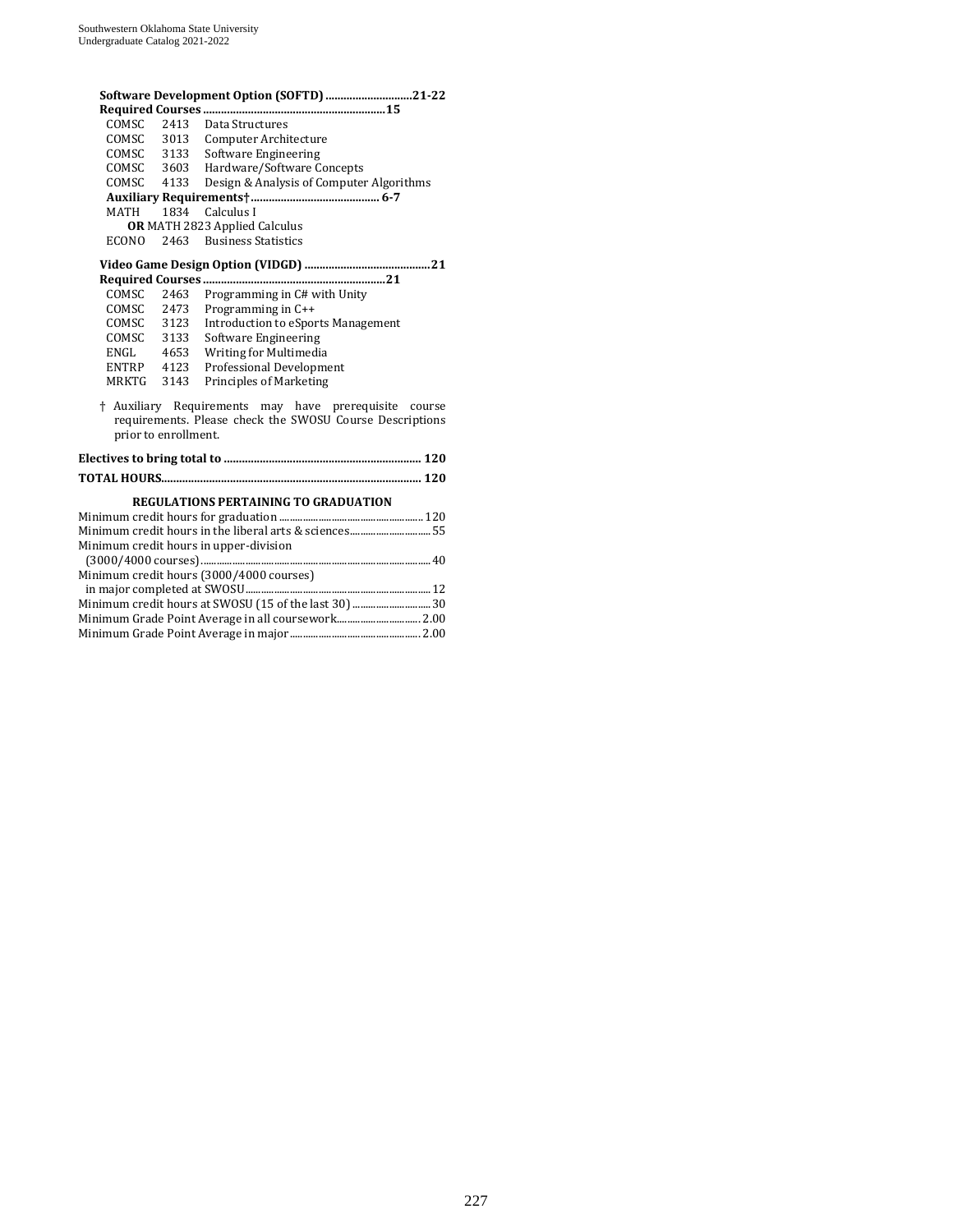# **COMPUTER SCIENCE MAJOR (COMSC.BS) Computer Forensics Option (CMPFR) Suggested Course Sequence**

## **FIRST YEAR**

| <b>FIRST SEMESTER</b>                     | <b>SECOND SEMESTER</b>                            |
|-------------------------------------------|---------------------------------------------------|
| 1003 General Psychology (3)               | 1053 Computer Science II (3)                      |
| 1023 Computers and Information Access (3) | 1103 Intro to Information Security and Ethics (3) |
| 1033 Computer Science I (3)               | 1103 American Government and Politics (3)         |
| 1051 SWOSUConnect* (1)                    | 1213 English Composition II (3)                   |
| 1113 English Composition I (3)            | SCIENCE Course #1 (4)                             |
| 1513 College Algebra (3)                  |                                                   |
|                                           |                                                   |
| Total $(16)$                              | Total $(16)$                                      |

#### **SECOND YEAR**

| <b>FIRST SEMESTER</b>                     | <b>SECOND SEMESTER</b>                      |
|-------------------------------------------|---------------------------------------------|
| 1043 or 1053 U.S. History (3)             | 2263 Introduction to Macroeconomics (3)     |
| 1113 Introduction to Criminal Justice (3) | 3253 Introduction to Computer Forensics (3) |
| 1313 Introduction to Public Speaking (3)  | Computer Science (COMSC) Elective** (3)     |
| 2043 Discrete Structures (3)              | Humanities Course (3)                       |
| 2603 Network Security (3)                 | SCIENCE Course #2 (3)                       |
|                                           |                                             |
|                                           |                                             |
| Total $(15)$                              | <b>Total</b> (15)                           |

### **THIRD YEAR**

| <b>FIRST SEMESTER</b>                   | <b>SECOND SEMESTER</b>                    |
|-----------------------------------------|-------------------------------------------|
| 3053 Operating Systems (3)              | 3153 Data Communications and Networks (3) |
| 3113 Introduction to MIS (3)            | 3403 Database Systems (3)                 |
| 3603 Hardware/Software Concepts (3)     | 4173 Mobile Applications (3)              |
| Computer Science (COMSC) Elective** (3) | 4513 Business Intelligence (3)            |
| Fine Arts Course (3)                    | Free Electives (3)                        |
|                                         |                                           |
|                                         |                                           |
| Total $(15)$                            | Total $(15)$                              |

## **FOURTH YEAR**

| FIRST SEMESTER                                                                                                                                       | <b>SECOND SEMESTER</b>                                                                |
|------------------------------------------------------------------------------------------------------------------------------------------------------|---------------------------------------------------------------------------------------|
| 3143 Technical Presentations (3)<br>Computer Science (COMSC) Elective <sup>**</sup> (3)<br>Forensics Auxiliary Requirement (3)<br>Free Electives (6) | 3853 Computer Forensics Analysis (3)<br>4953 CS/IS Capstone (3)<br>Free Electives (7) |
| Total $(15)$                                                                                                                                         | <b>Total</b> (13)                                                                     |

\* First time entering SWOSU students need to take 1051 SWOSUConnect.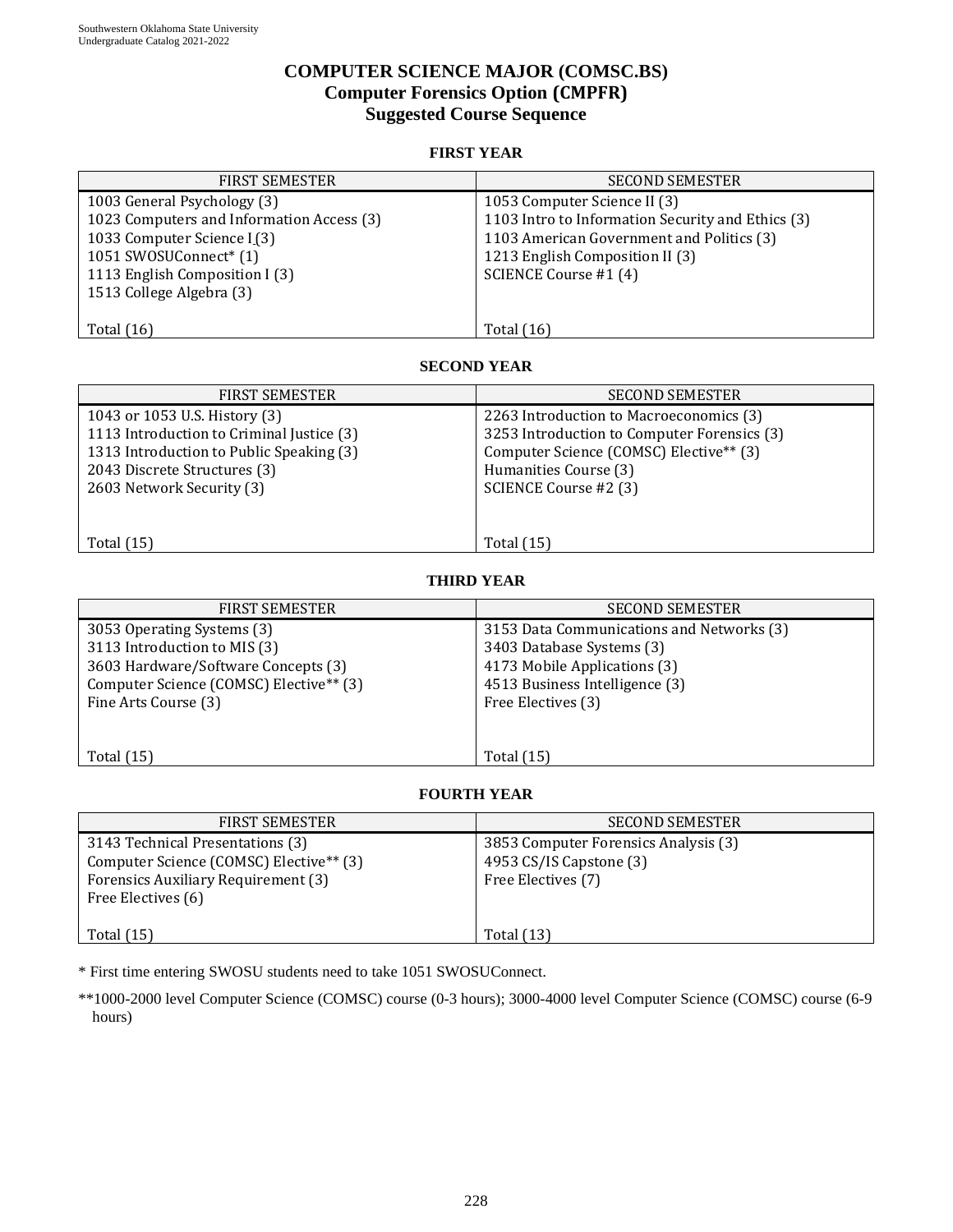# **COMPUTER SCIENCE MAJOR (COMSC.BS) Cybersecurity Option (CYBER) Suggested Course Sequence**

## **FIRST YEAR**

| <b>FIRST SEMESTER</b>                     | <b>SECOND SEMESTER</b>                                   |
|-------------------------------------------|----------------------------------------------------------|
| 1003 General Psychology (3)               | 1053 Computer Science II (3)                             |
| 1023 Computers and Information Access (3) | 1103 Introduction to Information Security and Ethics (3) |
| 1033 Computer Science I (3)               | 1103 American Government and Politics (3)                |
| 1051 SWOSUConnect* (1)                    | 1213 English Composition II (3)                          |
| 1113 English Composition I (3)            | SCIENCE Course #1 (4)                                    |
| 1513 College Algebra (3)                  |                                                          |
|                                           |                                                          |
| Total $(16)$                              | Total $(16)$                                             |

#### **SECOND YEAR**

| <b>FIRST SEMESTER</b>                     | <b>SECOND SEMESTER</b>                  |
|-------------------------------------------|-----------------------------------------|
| 1043 or 1053 U.S. History (3)             | 2263 Introduction to Macroeconomics (3) |
| 1113 Introduction to Criminal Justice (3) | 3403 Database Systems (3)               |
| 1313 Introduction to Public Speaking (3)  | Computer Science (COMSC) Elective** (3) |
| 2043 Discrete Structures (3)              | Humanities Course (3)                   |
| 2603 Network Security (3)                 | Science Course #2 (3)                   |
|                                           |                                         |
| Total $(15)$                              | <b>Total</b> (15)                       |

## **THIRD YEAR**

| <b>FIRST SEMESTER</b>                   | <b>SECOND SEMESTER</b>                    |
|-----------------------------------------|-------------------------------------------|
| 3053 Operating Systems (3)              | 3153 Data Communications and Networks (3) |
| 3113 Introduction to MIS (3)            | 3613 Cybersecurity Ethics and Law (3)     |
| 3413 Introduction to Cybersecurity (3)  | 4173 Mobile Applications (3)              |
| Computer Science (COMSC) Elective** (3) | 4513 Business Intelligence (3)            |
| Fine Arts Course (3)                    | Free Electives (3)                        |
|                                         |                                           |
| Total $(15)$                            | Total (15))                               |

## **FOURTH YEAR**

| <b>FIRST SEMESTER</b>                                                                                                                                    | <b>SECOND SEMESTER</b>                                                      |
|----------------------------------------------------------------------------------------------------------------------------------------------------------|-----------------------------------------------------------------------------|
| 3143 Technical Presentations (3)<br>Computer Science (COMSC) Elective <sup>**</sup> (3)<br>Cybersecurity Auxiliary Requirement (3)<br>Free Electives (6) | 4143 Server Management (3)<br>4953 CS/IS Capstone (3)<br>Free Electives (7) |
| Total $(15)$                                                                                                                                             | <b>Total</b> (13)                                                           |

\* First time entering SWOSU students need to take 1051 SWOSUConnect.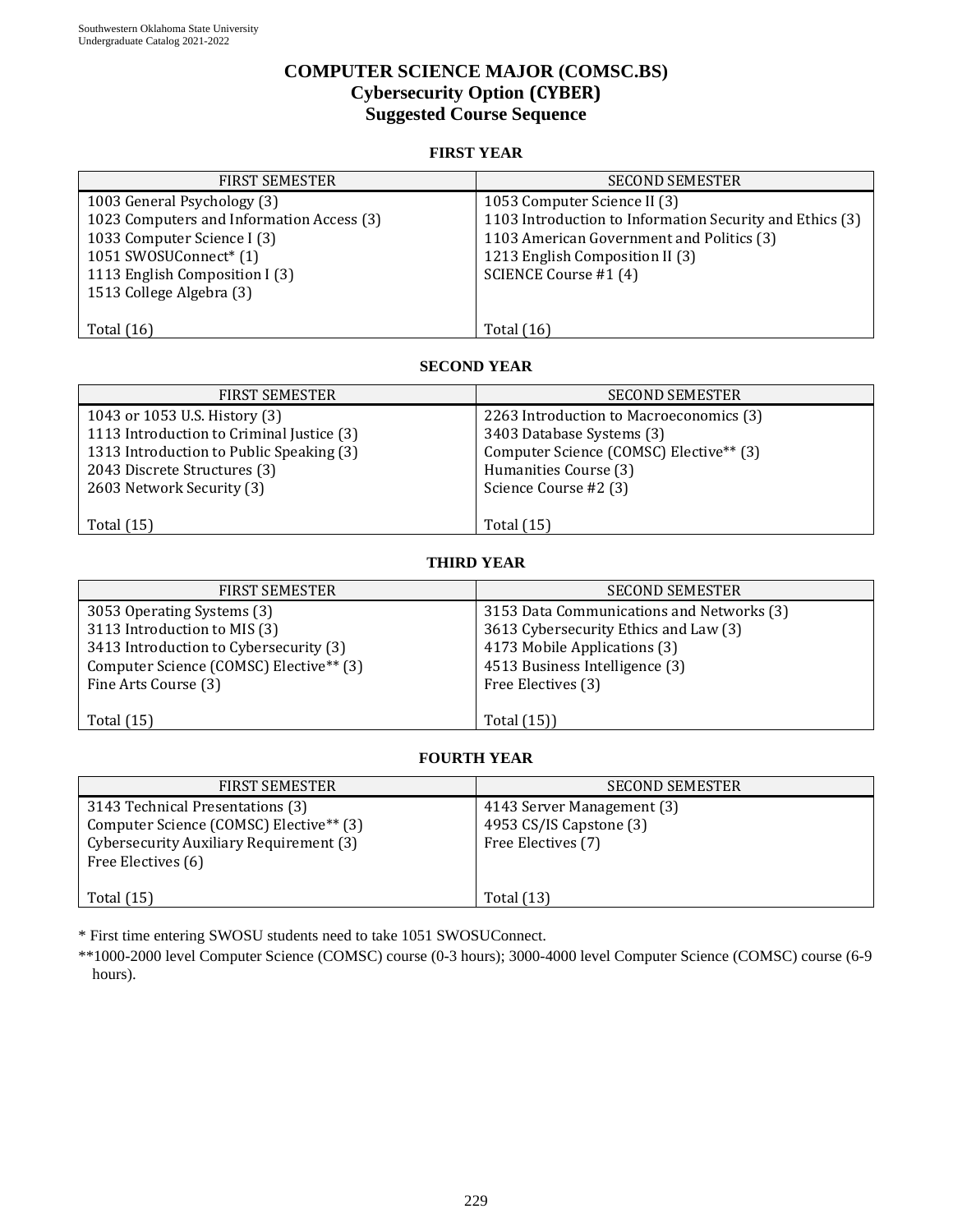# **COMPUTER SCIENCE MAJOR (COMSC.BS) Data Analytics Option (DATAA) Suggested Course Sequence**

## **FIRST YEAR**

| <b>FIRST SEMESTER</b>                     | <b>SECOND SEMESTER</b>                                   |
|-------------------------------------------|----------------------------------------------------------|
| 1003 General Psychology (3)               | 1053 Computer Science II (3)                             |
| 1023 Computers and Information Access (3) | 1103 Introduction to Information Security and Ethics (3) |
| 1033 Computer Science I (3)               | 1103 American Government and Politics (3)                |
| 1051 SWOSUConnect* (1)                    | 1213 English Composition II (3)                          |
| 1113 English Composition I (3)            | Science Course #1 (4)                                    |
| 1513 College Algebra (3)                  |                                                          |
|                                           |                                                          |
| Total $(16)$                              | <b>Total</b> (16)                                        |

#### **SECOND YEAR**

| <b>FIRST SEMESTER</b>                    | <b>SECOND SEMESTER</b>                   |
|------------------------------------------|------------------------------------------|
| 1043 or 1053 U.S. History (3)            | 2263 Introduction to Macroeconomics (3)  |
| 1313 Introduction to Public Speaking (3) | Computer Science (COMSC) Elective** (3)  |
| 2043 Discrete Structures (3)             | Data Analytics Auxiliary Requirement (3) |
| 2413 Data Structures (3)                 | Humanities Course (3)                    |
| 2463 Business Statistics (3)             | Science Course #2 (3)                    |
|                                          |                                          |
| Total $(15)$                             | <b>Total</b> (15)                        |

## **THIRD YEAR**

| <b>FIRST SEMESTER</b>                   | <b>SECOND SEMESTER</b>                    |
|-----------------------------------------|-------------------------------------------|
| 3013 Computer Architecture (3)          | 3133 Software Engineering (3)             |
| 3053 Operating Systems (3)              | 3153 Data Communications and Networks (3) |
| 3113 Introduction to MIS (3)            | 4173 Mobile Applications (3)              |
| Computer Science (COMSC) Elective** (3) | Free Elective (3)                         |
| Fine Arts Course (3)                    |                                           |
|                                         |                                           |
| Total $(15)$                            | <b>Total</b> (12)                         |

## **Summer before FOURTH YEAR**

#### **FOURTH YEAR**

| <b>FIRST SEMESTER</b>                                                                                                         | <b>SECOND SEMESTER</b>                                                          |
|-------------------------------------------------------------------------------------------------------------------------------|---------------------------------------------------------------------------------|
| 3143 Technical Presentations (3)<br>3913 Web Development (3)<br>Computer Science (COMSC) Elective** (3)<br>Free Electives (6) | 4513 Business Intelligence (3)<br>4953 CS/IS Capstone (3)<br>Free Electives (7) |
| Total $(15)$                                                                                                                  | Total $(13)$                                                                    |

\* First time entering SWOSU students need to take 1051 SWOSUConnect.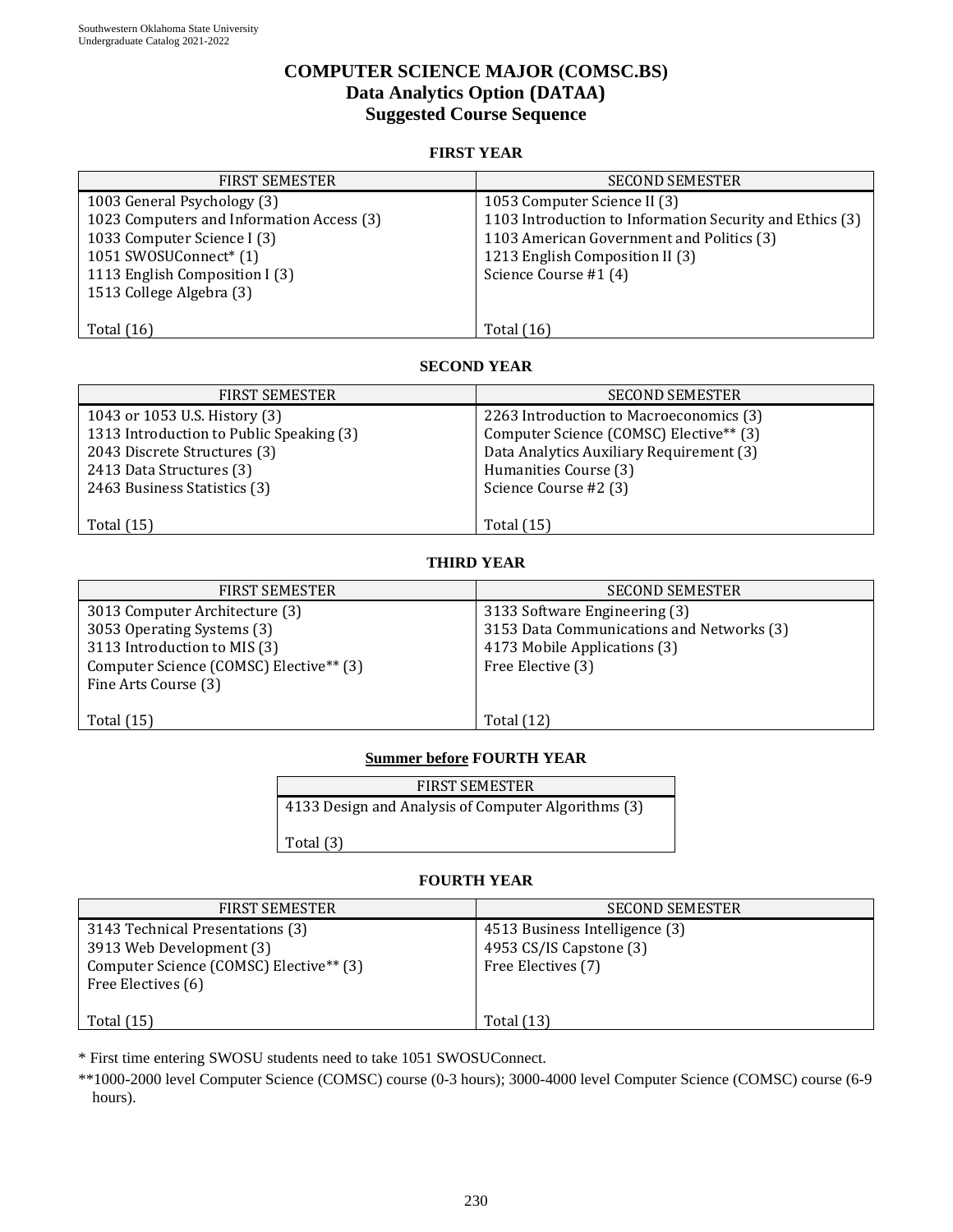# **COMPUTER SCIENCE MAJOR (COMSC.BS) Management Information Systems Option (MNINS) Suggested Course Sequence**

## **FIRST YEAR**

| <b>FIRST SEMESTER</b>                     | <b>SECOND SEMESTER</b>                                   |
|-------------------------------------------|----------------------------------------------------------|
| 1003 General Psychology (3)               | 1053 Computer Science II (3)                             |
| 1023 Computers and Information Access (3) | 1103 Introduction to Information Security and Ethics (3) |
| 1033 Computer Science I (3)               | 1103 American Government and Politics (3)                |
| 1051 SWOSUConnect <sup>*</sup> (1)        | 1213 English Composition II (3)                          |
| 1113 English Composition I (3)            | Science Course #1 (4)                                    |
| 1513 College Algebra (3)                  |                                                          |
|                                           |                                                          |
| Total $(16)$                              | Total $(16)$                                             |

#### **SECOND YEAR**

| <b>FIRST SEMESTER</b>                    | <b>SECOND SEMESTER</b>                  |
|------------------------------------------|-----------------------------------------|
| 1043 or 1053 U.S. History (3)            | 2263 Introduction to Macroeconomics (3) |
| 1313 Introduction to Public Speaking (3) | 3403 Database Systems (3)               |
| 2043 Discrete Structures (3)             | Computer Science (COMSC) Elective** (3) |
| 2463 Business Statistics (3)             | Humanities Course (3)                   |
| 2603 Network Security (3)                | Science Course #2 (3)                   |
|                                          |                                         |
| Total $(15)$                             | Total $(15)$                            |

## **THIRD YEAR**

| <b>FIRST SEMESTER</b>                                                                                                                                     | <b>SECOND SEMESTER</b>                                                                                                                                                                 |
|-----------------------------------------------------------------------------------------------------------------------------------------------------------|----------------------------------------------------------------------------------------------------------------------------------------------------------------------------------------|
| 3053 Operating Systems (3)<br>3113 Introduction to MIS (3)<br>3913 Web Development (3)<br>Computer Science (COMSC) Elective** (3)<br>Fine Arts Course (3) | 3153 Data Communications and Networks (3)<br>3823 Quantitative Methods in Business(3)<br>4043 Geographic Information Systems (3)<br>4173 Mobile Applications (3)<br>Free Electives (3) |
| Total $(15)$                                                                                                                                              | Total (15))                                                                                                                                                                            |

## **FOURTH YEAR**

| <b>FIRST SEMESTER</b>                                                                                                                       | <b>SECOND SEMESTER</b>                                                          |
|---------------------------------------------------------------------------------------------------------------------------------------------|---------------------------------------------------------------------------------|
| 3143 Technical Presentations (3)<br>4143 Server Management (3)<br>Computer Science (COMSC) Elective <sup>**</sup> (3)<br>Free Electives (6) | 4513 Business Intelligence (3)<br>4953 CS/IS Capstone (3)<br>Free Electives (7) |
| Total $(15)$                                                                                                                                | <b>Total</b> (13)                                                               |

\* First time entering SWOSU students need to take 1051 SWOSUConnect.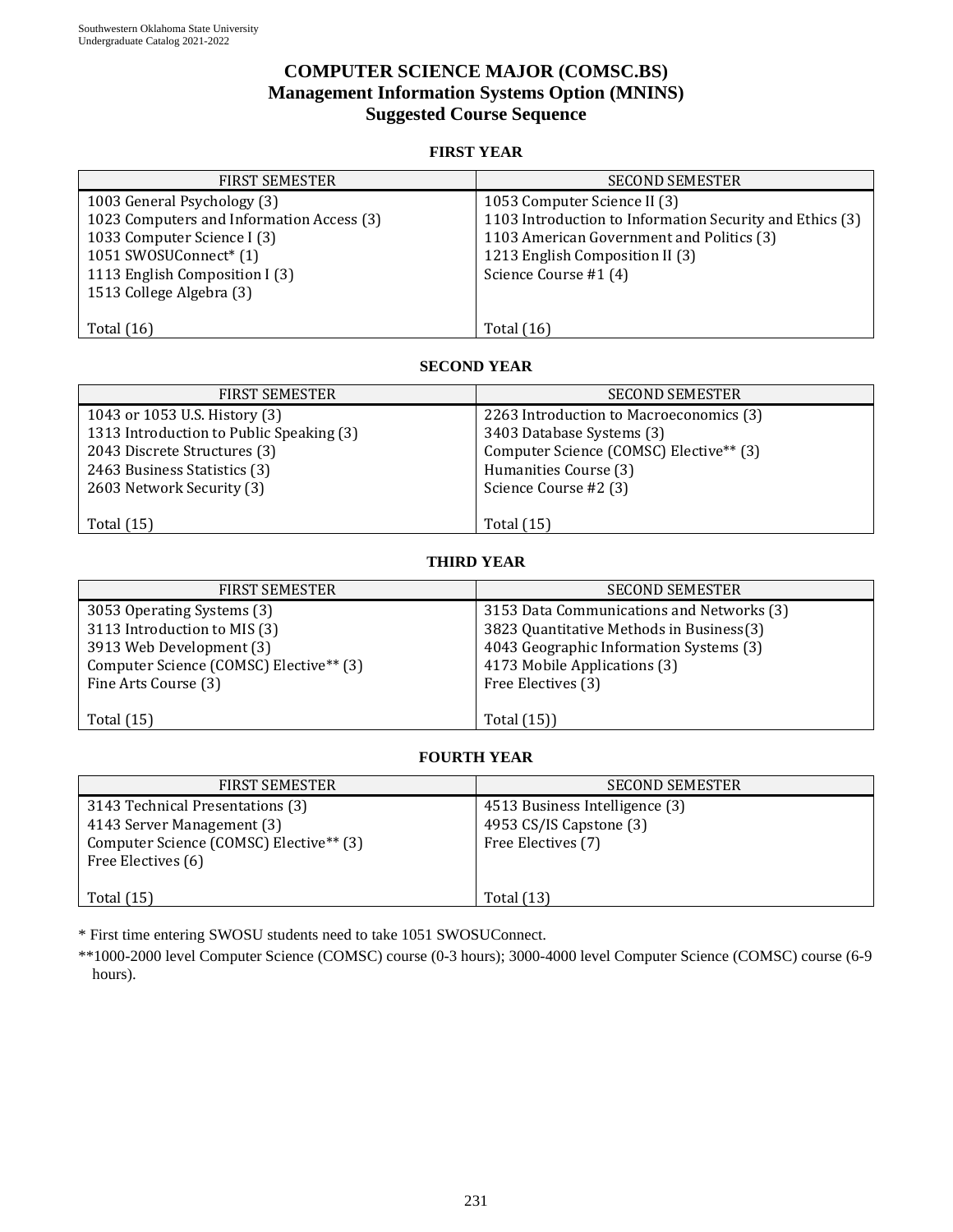# **COMPUTER SCIENCE MAJOR (COMSC.BS) Software Development Option (SOFTD) Suggested Course Sequence**

## **FIRST YEAR**

| <b>FIRST SEMESTER</b>                     | <b>SECOND SEMESTER</b>                                   |
|-------------------------------------------|----------------------------------------------------------|
| 1003 General Psychology (3)               | 1053 Computer Science II (3)                             |
| 1023 Computers and Information Access (3) | 1103 Introduction to Information Security and Ethics (3) |
| 1033 Computer Science I (3)               | 1103 American Government and Politics (3)                |
| 1051 SWOSUConnect* (1)                    | 1213 English Composition II (3)                          |
| 1113 English Composition I (3)            | Science Course #1 (4)                                    |
| 1513 College Algebra (3)                  |                                                          |
|                                           |                                                          |
| Total $(16)$                              | Total $(16)$                                             |

#### **SECOND YEAR**

| <b>FIRST SEMESTER</b>                    | <b>SECOND SEMESTER</b>                  |
|------------------------------------------|-----------------------------------------|
| 1043 or 1053 U.S. History (3)            | 2263 Introduction to Macroeconomics (3) |
| 1313 Introduction to Public Speaking (3) | 2463 Business Statistics (3)            |
| 1834 Calculus I                          | Computer Science (COMSC) Elective** (3) |
| <b>OR</b> 2823 Applied Calculus (3-4)    | Humanities Course (3)                   |
| 2043 Discrete Structures (3)             | Science Course #2 (3)                   |
| 2413 Data Structures (3)                 |                                         |
|                                          |                                         |
| Total (15-16)                            | <b>Total</b> (15)                       |

### **THIRD YEAR**

| <b>FIRST SEMESTER</b>                                                                                                                                                | <b>SECOND SEMESTER</b>                                                                                                          |
|----------------------------------------------------------------------------------------------------------------------------------------------------------------------|---------------------------------------------------------------------------------------------------------------------------------|
| 3053 Operating Systems (3)<br>3113 Introduction to MIS (3)<br>3603 Hardware/Software Concepts (3)<br>Computer Science (COMSC) Elective** (3)<br>Fine Arts Course (3) | 3133 Software Engineering (3)<br>3153 Data Communications and Networks (3)<br>4173 Mobile Applications (3)<br>Free Elective (3) |
| Total $(15)$                                                                                                                                                         | Total (12)                                                                                                                      |

## **Summer before FOURTH YEAR**

| <b>FIRST SEMESTER</b>                               |  |
|-----------------------------------------------------|--|
| 4133 Design and Analysis of Computer Algorithms (3) |  |

Total (3)

## **FOURTH YEAR**

| <b>FIRST SEMESTER</b>                                                                                                                           | <b>SECOND SEMESTER</b>                                                               |
|-------------------------------------------------------------------------------------------------------------------------------------------------|--------------------------------------------------------------------------------------|
| 3013 Computer Architecture (3)<br>3143 Technical Presentations (3)<br>Computer Science (COMSC) Elective <sup>**</sup> (3)<br>Free Electives (6) | 4513 Business Intelligence (3)<br>4953 CS/IS Capstone (3)<br>Free Electives (6-7)*** |
| Total $(15)$                                                                                                                                    | Total (12-13)                                                                        |

\* First time entering SWOSU students need to take 1051 SWOSUConnect.

\*\*1000-2000 level Computer Science (COMSC) course (0-3 hours); 3000-4000 level Computer Science (COMSC) course (6-9 hours)

\*\*\*Only 6 hours Free Electives needed if 4-hour MATH (1834 Calculus I) was taken.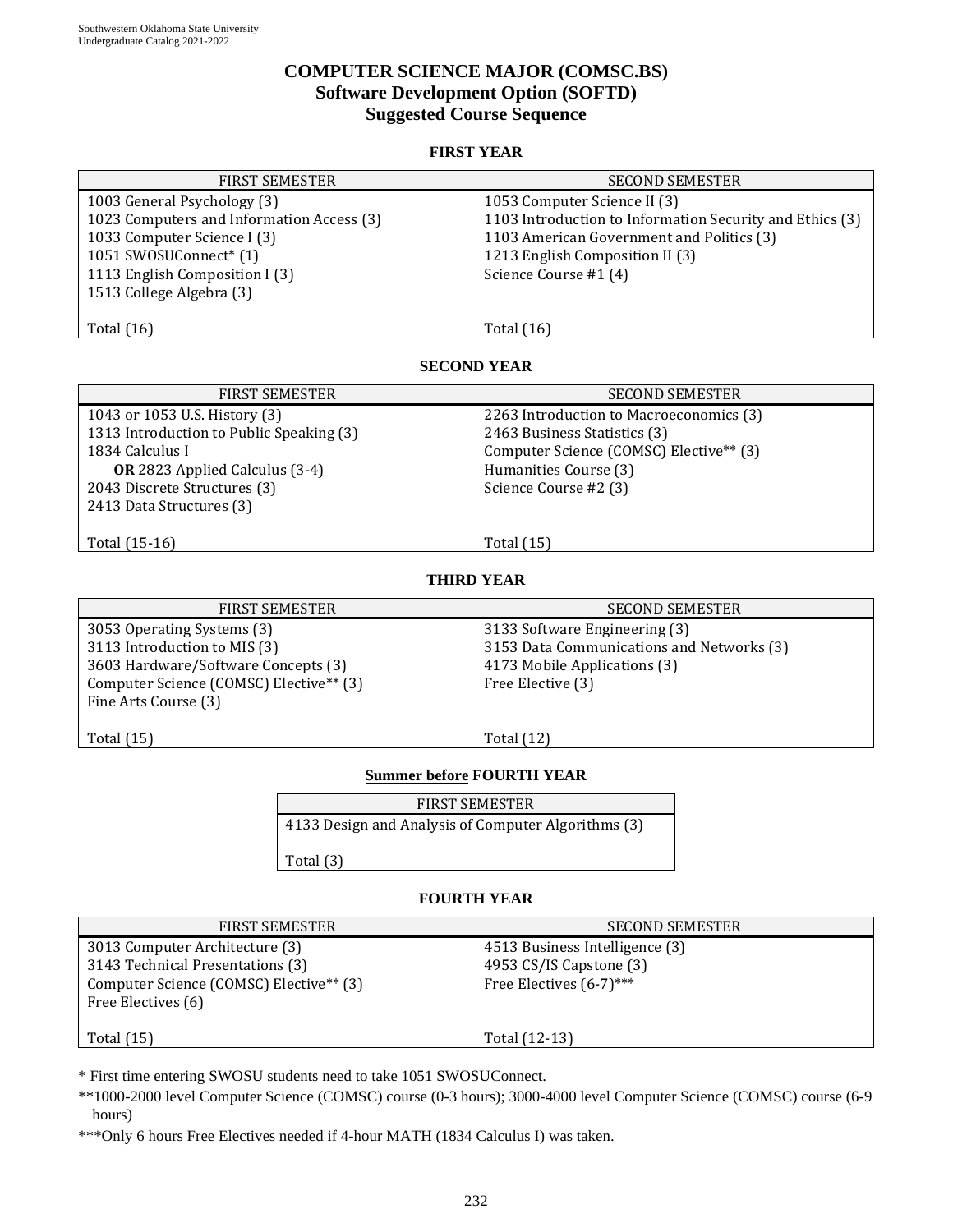# **COMPUTER SCIENCE MAJOR (COMSC.BS) Video Game Design Option (VIDGD) Suggested Course Sequence**

## **FIRST YEAR**

| <b>FIRST SEMESTER</b>                     | <b>SECOND SEMESTER</b>                                   |  |  |
|-------------------------------------------|----------------------------------------------------------|--|--|
| 1003 General Psychology (3)               | 1053 Computer Science II (3)                             |  |  |
| 1023 Computers and Information Access (3) | 1103 Introduction to Information Security and Ethics (3) |  |  |
| 1033 Computer Science I (3)               | 1103 American Government and Politics (3)                |  |  |
| 1051 SWOSUConnect* (1)                    | 1213 English Composition II (3)                          |  |  |
| 1113 English Composition I (3)            | Science Course #1 (4)                                    |  |  |
| 1513 College Algebra (3)                  |                                                          |  |  |
|                                           |                                                          |  |  |
| Total $(16)$                              | Total $(16)$                                             |  |  |

#### **SECOND YEAR**

| <b>FIRST SEMESTER</b>                    | <b>SECOND SEMESTER</b>                  |  |  |
|------------------------------------------|-----------------------------------------|--|--|
| 1043 or 1053 U.S. History (3)            | 2263 Introduction to Macroeconomics (3) |  |  |
| 1313 Introduction to Public Speaking (3) | 2463 Programming in C++ with Unity (3)  |  |  |
| 2043 Discrete Structures (3)             | Computer Science (COMSC) Elective** (3) |  |  |
| 2473 Programming in $C++(3)$             | Humanities Course (3)                   |  |  |
| Free Elective (3)                        | Science Course #2 (3)                   |  |  |
|                                          |                                         |  |  |
| Total $(15)$                             | <b>Total</b> (15)                       |  |  |

## **THIRD YEAR**

| <b>FIRST SEMESTER</b>                       | <b>SECOND SEMESTER</b>                    |  |  |
|---------------------------------------------|-------------------------------------------|--|--|
| 3053 Operating Systems (3)                  | 3133 Software Engineering (3)             |  |  |
| 3113 Introduction to MIS (3)                | 3143 Principles of Marketing (3)          |  |  |
| 3123 Introduction to eSports Management (3) | 3153 Data Communications and Networks (3) |  |  |
| Computer Science (COMSC) Elective** (3)     | 4173 Mobile Applications (3)              |  |  |
| Fine Arts Course (3)                        | 4513 Business Intelligence (3)            |  |  |
|                                             |                                           |  |  |
| Total $(15)$                                | Total $(15)$                              |  |  |

## **FOURTH YEAR**

| <b>FIRST SEMESTER</b>                                                                                                                | <b>SECOND SEMESTER</b>                                                             |  |
|--------------------------------------------------------------------------------------------------------------------------------------|------------------------------------------------------------------------------------|--|
| 3143 Technical Presentations (3)<br>4653 Writing for Multimedia (3)<br>Computer Science (COMSC) Elective** (3)<br>Free Electives (6) | 4123 Professional Development (3)<br>4953 CS/IS Capstone (3)<br>Free Electives (7) |  |
| Total $(15)$                                                                                                                         | <b>Total</b> (13)                                                                  |  |

\* First time entering SWOSU students need to take 1051 SWOSUConnect.